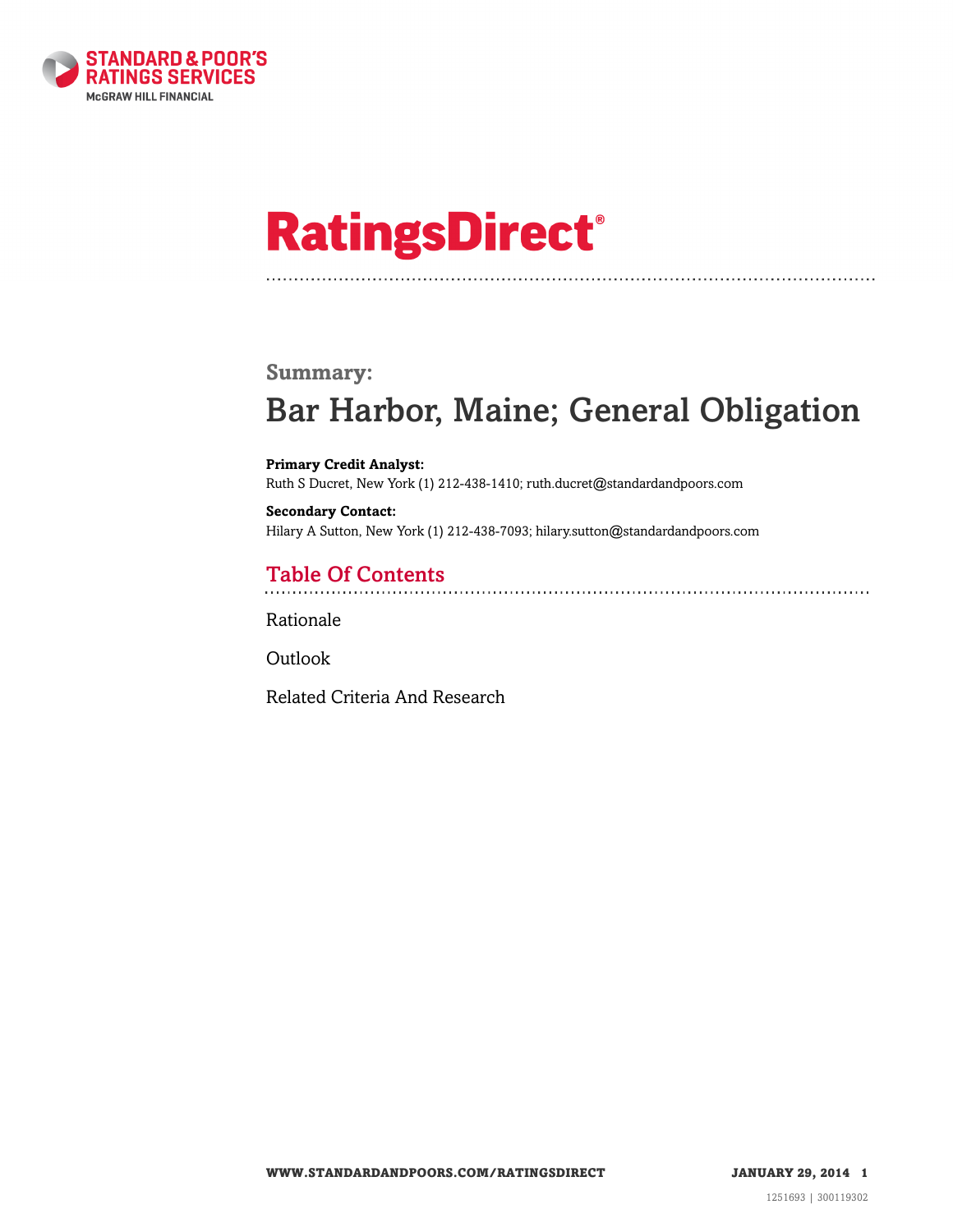## **Summary:** Bar Harbor, Maine; General Obligation

| <b>Credit Profile</b>                       |                  |          |
|---------------------------------------------|------------------|----------|
| Bar Harbor Twn GO                           |                  |          |
| Long Term Rating                            | AAA/Stable       | Upgraded |
| <b>Bar Harbor Twn GO bnds</b>               |                  |          |
| <b>Unenhanced Rating</b>                    | AAA(SPUR)/Stable | Upgraded |
| Many issues are enhanced by bond insurance. |                  |          |

### <span id="page-1-0"></span>Rationale

Standard & Poor's Ratings Services raised its underlying rating (SPUR) on Bar Harbor, Maine's general obligation (GO) bonds two notches, to 'AAA' from 'AA' based on the implementation of its local GO criteria published on Sept. 12, 2013. The outlook is stable.

A pledge of the town's full faith and credit pledge secures these bonds.

The rating reflects our assessment of the following factors for the town.

- We consider Bar Harbor's economy to be strong, with its projected per capita effective buying income at 116.3% of the U.S. and per capita market value of \$260,189. Located 45 miles south of Bangor, the town is adjacent to Acadia National Park, which is ranked the nation's second-most visited park with more than 4 million annual visitors. The town's economy is somewhat seasonal due to strong tourist activity in the summer months. Bar Harbor's year-round population is about 5,340. However, this figure increases to between 15,000 to 20,000 in summer months. The town also has become a popular stop for cruise ships during the summer; the estimated economic impact of the cruise ships on the region is about \$10 million. However, several leading employers such as The Jackson Laboratory, Mount Desert Island Hospital, and the College of the Atlantic somewhat mitigate the seasonality in the workforce. The unemployment rate in Hancock County for calendar year 2012 was 8.6%.
- In our opinion, the town's budgetary flexibility remains very strong with reserves above 15% of expenditures for the past several years. Available general fund balance for audited fiscal 2012 was \$3.43 million, or 19.8% of expenditures. Management indicates that the available fund balance grew slightly in fiscal 2013 to about \$3.49 million, or 20.1% of expenditures. Property taxes remain the town's primary revenue source, accounting for 78% of general fund revenues. The town typically increases the levy within the state's LD1 limit.
- The town's budgetary performance has been strong with a surplus of 2.8% for the general fund in audited fiscal 2012 and an operating surplus of 1.9% in 2011. Total governmental funds operating results were also positive in 2012 at 6.1%. The town's 2013 unaudited results show an operating surplus in the general fund of about \$150,000 or 0.9% of expenditures. The 2014 budget includes about a \$227,000 fund balance appropriation and a tax levy increase within the LD1 limit. Management budgeted for no major changes in revenues and expenditures, and with six months remaining in the current fiscal year, expenditures are tracking on target while revenues are slightly above budget.
- Supporting the town's finances is liquidity we consider very strong, with total government available cash at 47.8% of total governmental fund expenditures and above 2,400% of debt service. We believe the town has strong access to external liquidity, and its cash is invested in highly liquid collateralized bank deposits.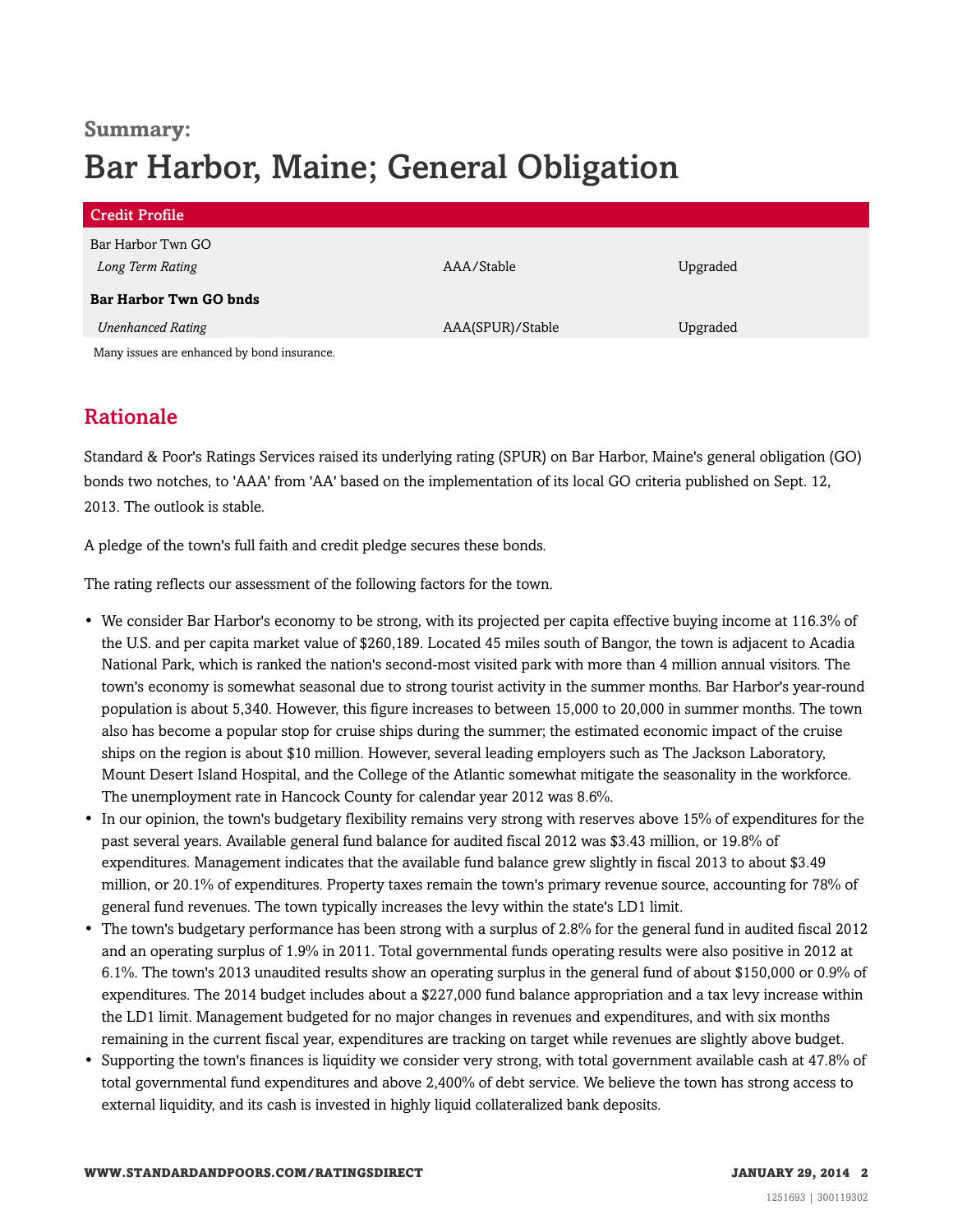- We view the town's management conditions as strong with good financial practices. In formulating the budget, management focuses on monthly expenditures and uses five years of historical data when making its assumptions. Budget-to-actual results are reviewed monthly with the council. While there is no formal long-term financial plan, the town does have a five-year capital improvement plan. It also has a formal investment policy and reports holdings monthly to the council. The town also maintains a formal debt management policy. Its fund balance policy calls for a reserve of at least 10% of the previous fiscal year's total general fund revenues. The town is currently in compliance with this policy.
- The debt and contingent liability profile is very strong, with total governmental fund debt service at just 2% of total governmental fund expenditures, and net direct debt at 50.5% of total governmental fund revenue. Overall net debt is extremely low at 0.8% of market value, and 68% of debt will be amortized in the next 10 years. Management has no plans for additional debt issuance.
- Bar Harbor participates in the Maine Public Employees Retirement System. The town pays 100% of the annual required contribution (ARC) as determined by the state. At present, contributions related to the teachers' group are made by the Maine Department of Education on the town's behalf. Bar Harbor also provides other postemployment benefits (OPEB) as an implicit rate subsidy to certain retirees. As of July 1, 2012, its unfunded actuarial accrued liability was \$582,677 and was 0% funded. The combined pension and OPEB contributions amounted to 0.7% of governmental expenditures.
- <span id="page-2-0"></span>• We consider the Institutional Framework score for Maine towns strong.

#### **Outlook**

The stable outlook reflects our view of the town's consistently very strong financial performance and underlying economy, which are supported by a strong management. The diverse property tax base should ensure that revenues remain strong and consistent. We do not expect the issuance of additional debt to hurt the town's very strong debt profile. We do not anticipate changing the rating in our two-year outlook horizon as we expect Bar Harbor to maintain very strong budgetary flexibility and liquidity.

#### <span id="page-2-1"></span>Related Criteria And Research

#### Related Criteria

- USPF Criteria: Local Government GO Ratings Methodology And Assumptions, Sept. 12, 2013
- Ratings Above The Sovereign: Corporate And Government Ratings—Methodology And Assumptions, Nov. 19, 2013

#### Related Research

S&P Public Finance Local GO Criteria: How We Adjust Data For Analytic Consistency, Sept. 12, 2013

Complete ratings information is available to subscribers of RatingsDirect at www.globalcreditportal.com. All ratings affected by this rating action can be found on Standard & Poor's public Web site at www.standardandpoors.com. Use the Ratings search box located in the left column.